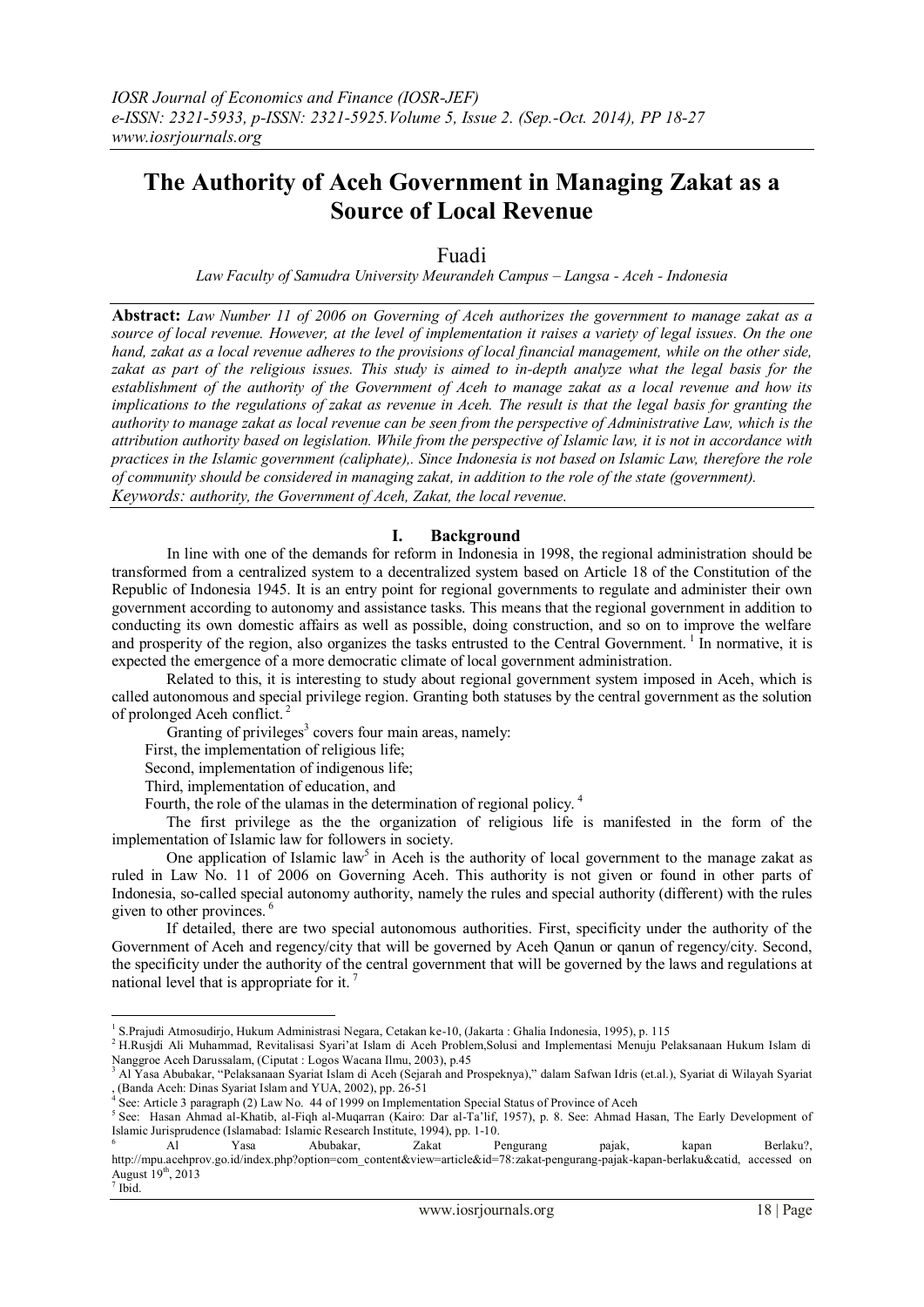Zakat is one part of a special autonomy because zakat management is unlike arrangements that apply nationally. There are three interesting things regarding "zakat issues" stipulated in Law No. 11 of 2006 on the Governing of Aceh, namely:

- 1. Article 180 paragraph (1) letter d states: "Zakat is one source of the Aceh Regional Income and Regency/City"s Revenue";
- 2. Article 191 states: "Zakat, waqf property, and the property are managed by Aceh Baitul Mal and Regency/City"s Baitul Mal, which is governed by Qanun";
- 3. Article 192 states: "Paid Zakat is a deduction of the amount of payable income tax of the taxpayer."

As a result of the determination of zakat management policy is the authority of local governments and as a source of regional revenue, it is interesting to study this problem legally, since being debated for academics and the wider community in Aceh. There are those who do not agree with this policy, because they will used to finance the state budget as well as other revenue sources. While public understanding of zakat is set up by the Al - Quran and Al - Hadith to be distributed to eligible asnaf (mustahik). Zakat is a religious obligation as mahdah worship, and it is something sacred that should not be mixed with Subhat. Then, even if the central government gives authority to local governments (Aceh) to impose Islamic law, but the local government system (Aceh) does not adhere to the Islamic system of government (caliphate), because Aceh is one of the province is part of the Republic of Indonesia, which system of government is based on the ideology of Pancasila and the 1945 Constitution of the Republic of Indonesia.

#### **II. Problems**

Based on the above description, there are two problems that are studied in this paper, namely First: what is the legal basis of regional authority (Aceh) in managing zakat as regional revenue? Second: how are the implications of zakat management as a source of local revenue in Aceh?

#### **III. Research Method**

The research method used in this paper is the juridical-normative, legal research that laid the law as a system of norms that is building on the principles, norms, rules and laws, court decisions, treaties and doctrines. According to Johnny Ibrahim, the juridical-normative is a scientific procedure to find the truth of scientific logic based on the normative perspective, where the object of research is the law itself. The approach used in this study is a comparative approach and statute approach, and history approach.

Normative studies use secondary data to examine library materials. Normative legal research includes a study of the inventory of positive law, a study of the principles of law, legal research to find law in concreto, systematic research on law, legal research on the extent of vertical and horizontal synchronization, and comparison study of positive law.

This prescriptive study offers concept to solve a problem (problem solving) and not merely descriptive (just to describe something as it is). <sup>10</sup> The nature of prescriptive study is to highlight something (object) that is aspired to or supposed to.<sup>11</sup> That is meant to illustrate the problems of Aceh government authority in the management of zakat as a source of revenue.

It also used qualitative research methods<sup>12</sup> and the analysis does not depend on data in terms of the amount, but the existing data is analysed from various perspective in holistic. Nawawi <sup>13</sup> said that qualitative research is a whole concept to express something done by collecting data in reasonable circumstances (natural setting) by using a systematic way of working, directional and can be qualitatively justified, so it does not lose its scientific nature.

Legal materials used in this study are consisted of:

a. The primary legal materials, which is a major legal materials and binding, covers among others: the 1945 Constitution of the Republic of Indonesia; Law No. 44 of 1999 on Implementation Special Status of Province of Aceh, Law No. 11 of 2006 on Governing of Aceh, Law No. 23 of 2011 on Zakat Management, Home Affairs Minister Regulation No. 13 of 2006 on Regional Financial Management, Regulation of the Minister of Home Affairs Number 37 of 2009 on Guidelines for Organization and Work of Privileged Institutions, Aceh Qanun No. 10 of 2007 on Baitul Mal, Aceh Governor Regulation No. 60 of 2008 on Mechanism of Zakat Management, Regulation of the Governor of Aceh No. 1 of 2008 on the Financial

<sup>&</sup>lt;sup>8</sup> Mukti Fajar ND & Yulianto Achmad, Dualisme Penelitian Hukum Normatif & Empiris, (Yogyakarta : Pustaka Pelajar, 2010), p.34

<sup>9</sup> Ronni Hanitijo Soemitro, Metodologi Penelitian Hukum and Jurimetri, (Jakarta : Ghalia Indonesia, 1990), pp. 12-13; see. Soerjono Soekanto and Sri Mamuji, Penelitian Hukum Normatif, (Jakarta: Rajawali, 1985), p. 15.

<sup>&</sup>lt;sup>10</sup> M.Solly Lubis, Filsafat Ilmu and Peneltian, (Jakarta : PT.Softmedia, 2012), p.107

 $11$  Ibid, p. 3

<sup>&</sup>lt;sup>12</sup> Sri Gambir Melati Hatta, Beli Sewa sebagai Perjanjian Tak Bernama, Panandgan Masyarakat and Sikap Mahkamah Agung Indonesia, (Bandung : Alumni, 1999), p. 20.

<sup>13</sup> H. Hadari Nawawi and Himi Martini, Penelitian Terapan, (Yogyakarta : Gajah Mada University Press), 1996, p 175.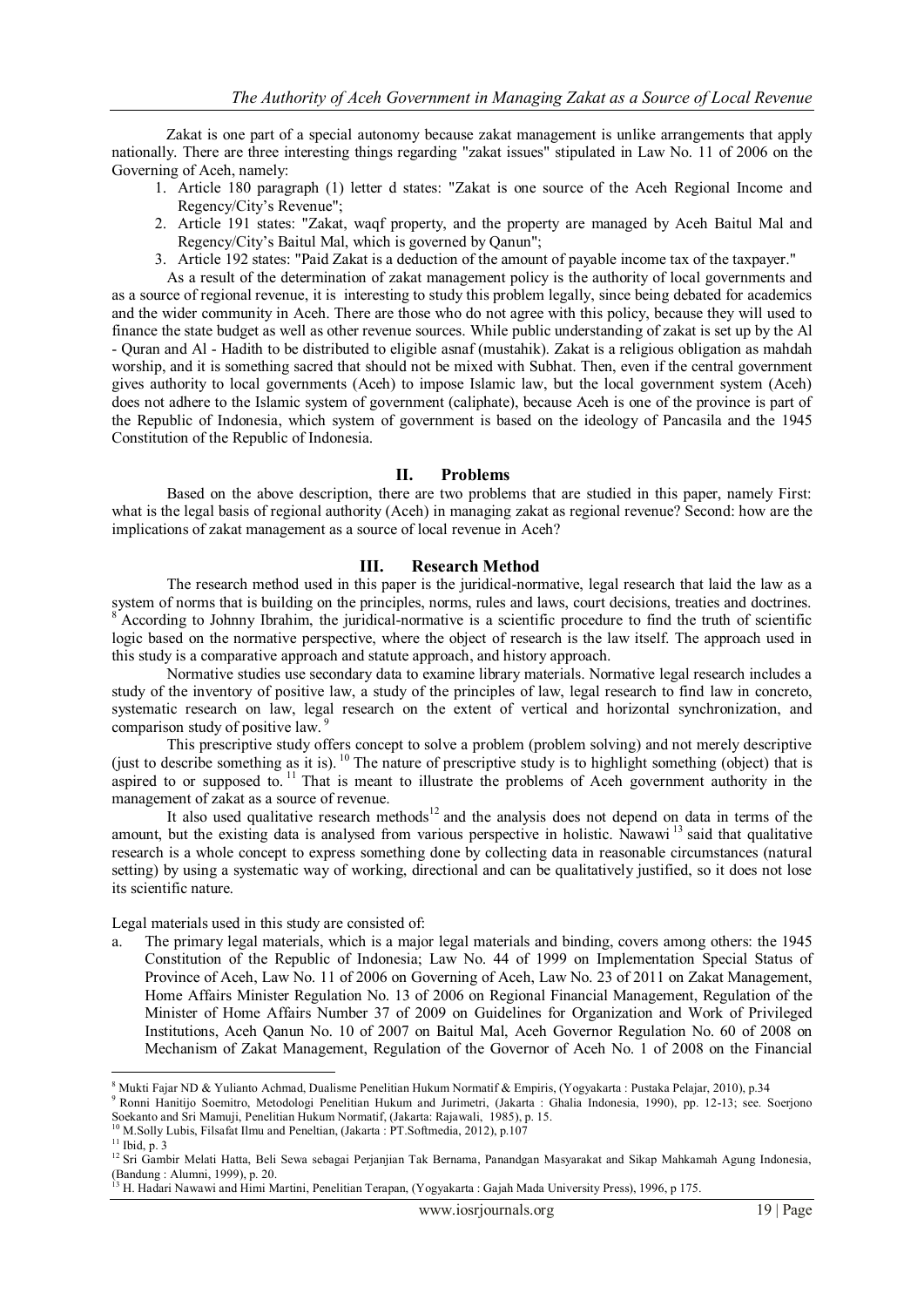Management, Regulation of the Governor of Aceh No. 55 of 2010 on Procedures for Acceptance and Disbursement of Zakat on Aceh Treasury and Aceh Governor Regulation No. 4 of 2011 on the Shariah Advisory Council and other implementing regulations .

- b. Secondary legal materials, ie materials that can explain the law to the primary legal materials, such as books, the results of previous studies on the management of zakat, the scientific writings of Islamic law in general.
- c. Tertiary legal material is legal materials that provide instructions or a meaningful explanation of the primary and secondary legal materials, such as dictionaries, encyclopedias and others.

Analysis of the data, the collected datas are sorted and processed, then analyzed and interpreted normatively, logically and systematically using inductive and deductive methods.

#### **IV. Result and Discussion**

### **1. Legal Standing of Determination of (Aceh) Regional Authority in Managing Zakat As Local Revenue.**

Indonesia is a rule of law state based on Pancasila. According to Tahir Muhammad Azhari, the characteristics of Pancasila Rule of Law State is a very close relationship between religion and the state, which rests on the Belief in God Almighty-freedom of religion-atheism is not allowed and communism is forbidden, the principle of kinship and harmony takes precedence. The main elements of Pancasila state, include: Pancasila, constitutional system, equality, and independent of court.<sup>14</sup> This means bringing the consequences that anything done by the government (the State) should be based on the law, which in this case are the established and enforced rules. In line with the opinion of Hugo Grotius (de Groot) as natural legal expert, that if the state will form the law then the content of the law must be addressed to achieve what the destination of state. <sup>15</sup> This provision is intended to prevent arbitrariness and arrogance of power, whether committed by state or citizens.

In the State of Law, the law is a supreme commander in the administration of the state. According to Bagir Manan, the conception of the modern rule of law state is a combination of rule of law and the concept of the welfare state. In this concept, the tasks of state or government are not solely as a security guard or public interests, but also take responsibility of social justice, general welfare and prosperity of the people as much as possible.<sup>16</sup>

In the perspective of the welfare state and the rule of law, government is burdened with the obligation to hold the public interest or social welfare efforts, which in carrying out the obligations, the government is given the authority to intervene in people's lives, within the limits allowed by law. Along with the authority to intervene, the government is also given the authority to make and enforce the laws or legislation.

Conceptually, the term of authority or authorities are often equated with the term in Dutch "bevoegdheid" (which means authority or power). The authority is a very important part in Constituional Law (Administrative Law), as the government can perform its functions only on the basis of earned authority. The validity of the government action is measured by the authority set out in legislation. The authority matters can be seen from the State Constitution that gives legitimacy to the Public Bodies and Institutions of the State in carrying out its functions. The authority is the capability of act provided by applicable law to perform legal acts and relationships.<sup>1</sup>

The explanation of the concept of authority, can also be approached through the study of the source of authority and justification concepts of governmental power. Theory of source of authority include attribution, delegation, and mandates.

Prajudi Atmosudirdjo argues about the definition of authority in relation to the authority as follows:

The authorization is what is called a formal power, power from Legislative Powers (given by the Act), or of the Executive Power/Administrative. The authorization is the whole power of the particular class of persons or particular area of government affairs, while the authority is only on something specific parts. On authorization contained some authorities. The authority is the power to perform public law action".<sup>18</sup>

Indroharto argued that the authority acquired by attribution, delegation, and mandates, which is described as follows:

The authority obtained by "attribution", namely the provision of a new government authority by a provision in the legislation. So, here are born/ created a new government authority. In the delegation, there was a transfer of an existing authority which authorized by the Board or the Administrative Position has obtained a government

<sup>&</sup>lt;sup>14</sup> Muhammad Tahir Azhari, Negara Hukum Suatu Studi tentang Prinsip-prinsipnya Disee dari Segi Hukum Islam, Implementasinya pada Periode Negara Madinah and Masa Kini, (Jakarta: Prenada Media, 2003), p. 102

<sup>15</sup> Ida Nurlinda, Prinsip-Prinsip Pembaruan Agraria, Perspektih Hukum, (Jakarta : PT Rajagrafindo Persada, 2009), p. 11

<sup>16</sup> Bagir Manan, Politik Perunandg-Unandgan dalam Rangka Mengantisipasi Liberalisasi Perekonomian, (Bandar Lampung: FH-UNILA, 1996), p. 16 <sup>17</sup> SF. Marbun, Peradilan Administrasi Negara and Upaya Administrasi di Indonesia, (Yogyakarta : Liberty, 1997), p. 154.

<sup>&</sup>lt;sup>18</sup> Prajudi Atmosudirdjo, Hukum Administrasi Negara, (Jakarta : Ghalia Indonesia, 1981), p. 29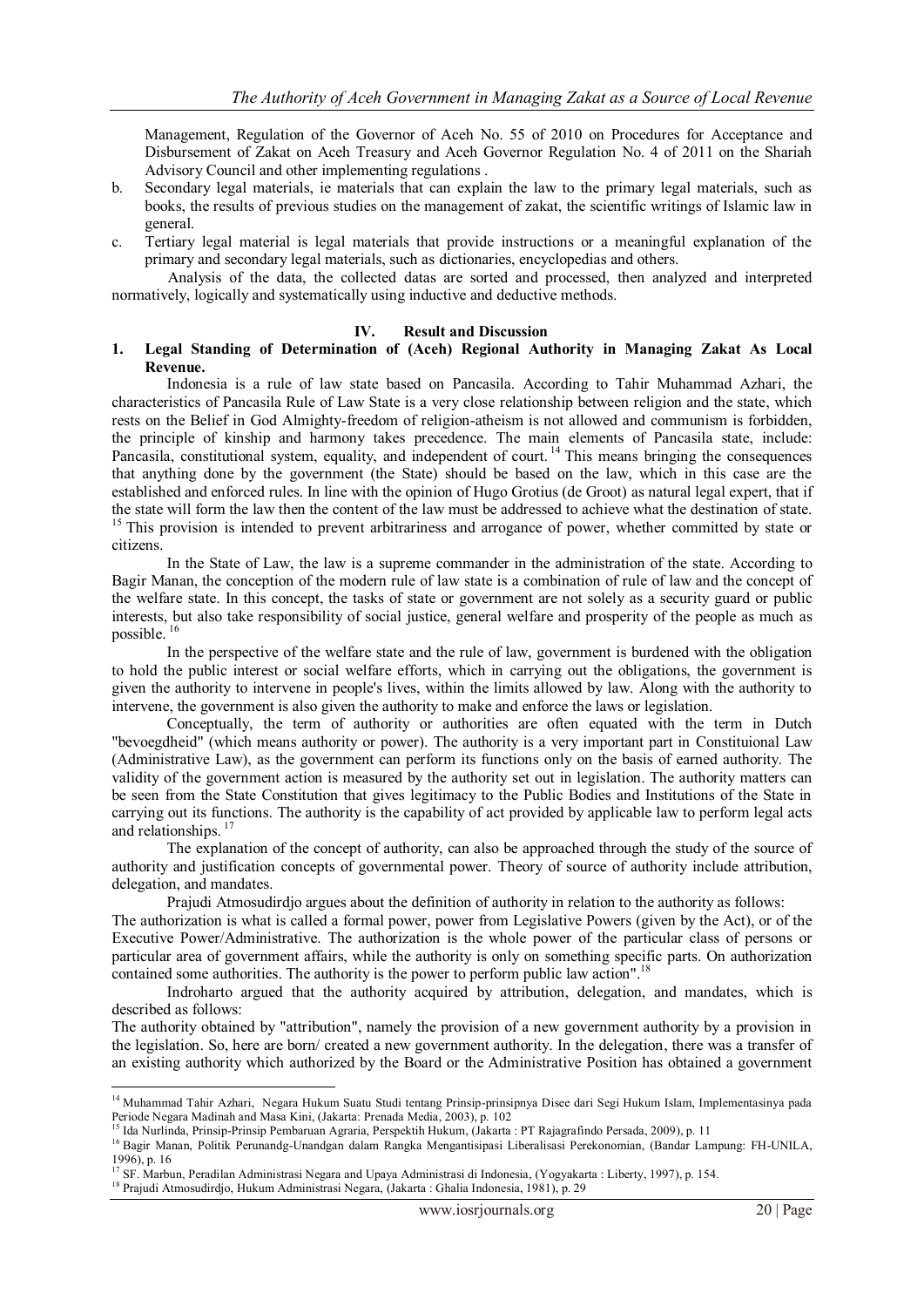authority attributively, to the Agency or other State Administrative Position. Thus, a delegation is always preceded by the presence of attribution of authority. In the mandate, there does not occur a new empowerment or delegation of authority from one Board or Administrative Position to the other.<sup>19</sup>

Based on the above description, constitutionally Indonesia is a nation that very respect of the religious life of its citizens, and therefore the authorization of the application of Shari'a in Aceh based on Article 18B of the 1945 Constitution of paragraph (1), "the Unitary State of Republic of Indonesia recognizes and respects local goverment units that are special or previleged and that are regulated by the law". To carry out the mandate, the government issued Law No. 44 of 1999 on Implementation of Regional Previleged Features of Aceh province and Law No. 11 of 2006 on the Governing of Aceh. Based on these laws, the government gives authorization to the local (Aceh) government to impose Islamic law and one of them is to manage zakat as a source of local revenue.

To implement these two rules concerning the management of zakat, then will be regulated in qanun<sup>20</sup> through Islamic law legislation (taqnin). <sup>21</sup> Local governments and the Parliament has enacted Aceh Qanun No. 10 of 2007 on the Baitul Mal. Aceh government regulates management of zakat in Aceh Qanun No. 10 of 2007, which means it is not regulated in specific qanun. Thus, law No. 10 of 2007 sets two issues, the first, it sets of institution of Baitul Mal as a non structural local agency, that has function to manage zakat and other religious treasures; the second: governing the management of zakat. In contrast to earlier, when Law No. 18 of 2001 on Special Autonomy in Aceh still valid, zakat management was separately regulated in the Aceh Qanun No. 7 of 2004 on Zakat. This Qanun is subsequently canceled and replaced by Aceh Qanun No. 10 of 2007 on the Baitul Mal.

In Article 24, paragraph (2) states: "all income of zakat managed by Aceh Baitul Maal is a source of local revenue that must be deposited into the General Treasury of Aceh". Similarly, the provision of Article 25 paragraph (2): "all income of zakat managed by Regency/City Baitul Maal is a source of regency/ municipality revenue to be deposited into the General Treasury of Regency/City."

The government wants zakat in Aceh is levied by the Local Government as had been done in the caliphate, so zakat is designated as a source of local revenue. However, there is a fundamental difference between the Aceh administration system with Islamic Government System practiced by the Prophet Muhammad and Khulafah al Rasyiddin. Aceh is one of the province in the Republic of Indonesia based on Pancasila and the 1945 Constitution of the Republic of Indonesia, which means the government of Aceh is not an Islamic State. According to M. Solly Lubis, this idea (zakat is managed by the state) is not fully wrong, but the problem is how to align zakat management not violate the provisions of Islamic law.<sup>22</sup>

When compared with other regions, this authority is not found as a nationally regulated in Law Number 23 Year 2011 concerning Zakat management. According to Law No. 23 of 2011, Zakat is managed by the National Amil Agency of Zakat and the Amil Institute of Zakat. National Amil Agency of Zakat is a nonstructural government agency that is independent and responsible to the President through the Minister of Religion, located in the capital city of state.<sup>23</sup> In the implementation of zakat management at the provincial and regency/city, the government forms the Provincial National Zakat Agency and the National Zakat Agency of regency/city. Provincial National Zakat Agency established by the Minister of Religion at the proposal of the governor after a consideration of the National Zakat Agency.<sup>24</sup> National Zakat Agency of regency/city is established by the Minister or officials appointed at the proposal of the regent/mayor after a consideration of the National Zakat Agency. <sup>25</sup>

To assist the National Zakat Agency in the collection, distribution, and utilization of zakat, the public could form the Institute of Amil Zakat. Establishment of Institute of Amil Zakat must obtain the permission of the Minister or officials appointed by the Minister of Religious Affairs.<sup>26</sup> Thus it is clear that the authorization

<sup>23</sup> See. Article 5 paragraph (1), (2) and (3) Law No. 23 of 2011 on Zakat Management.

<sup>19</sup> Indroharto, Usaha memahami Unandg-Unandg tentang Peradilan Tata Usaha Negara, (Jakarta : Pustaka Harapan, 1993), p. 90

<sup>&</sup>lt;sup>20</sup> See. Article 191 paragraph (1) and (2) UUPA 2006. Taqnin in etimology means rule, statude, code.. Hans Wehr. A Dictionary, p. 791; while in terminology means a group of rules that is devised to manage human affairs in society relationship. These rules must be obey, respected, and applicated to the public, and the law apparatuses can enforce people to respect it. Muhammad al-Ghazali (et.al), Nizam Itsbatt al-Da'wa wa Adillatuh fi al-Fiqh al-Islami wa al-Qanun, 1<sup>st</sup> Ed., (Iskandariyyah: Dar al-Da'wah, 1996), p. 28. Qanun is defined by Article 1 number 21 UUPA as the legislation regulation similar to regional (local) regulation that governs the implementation of governance and society lives in Aceh.

<sup>21</sup> Taqnin (ethymology) is legistilation, law making, codification. Hans Wehr, A Dictionary of Modern Writen Arabic, J. Milton Cowan (ed.), (Wesbaden: Otto Harrassowitz, 1971), p. 791. While in terminology means an effort to compile or codify the rules in one written book or in one legislation. Abd. al-Hamid Mutawalli, Azmah al-Fikr al-Islamy fi al-"Asr al-Hadith (T.tp: al-Hay"ah al-Misriyyah al-Ammah li al-Kitab, 1985), p. 22

<sup>&</sup>lt;sup>22</sup> Interview with M. Solly Lubis, (Professor in School of Law University of North Sumatera) on September  $28<sup>th</sup>$ , 2013.

 $^{24}$  Ibid, Article 15 paragraph (1) and (2).

 $25$  Ibid, paragraph  $(3)$ 

Ibid, See : Article 17 and Article 18.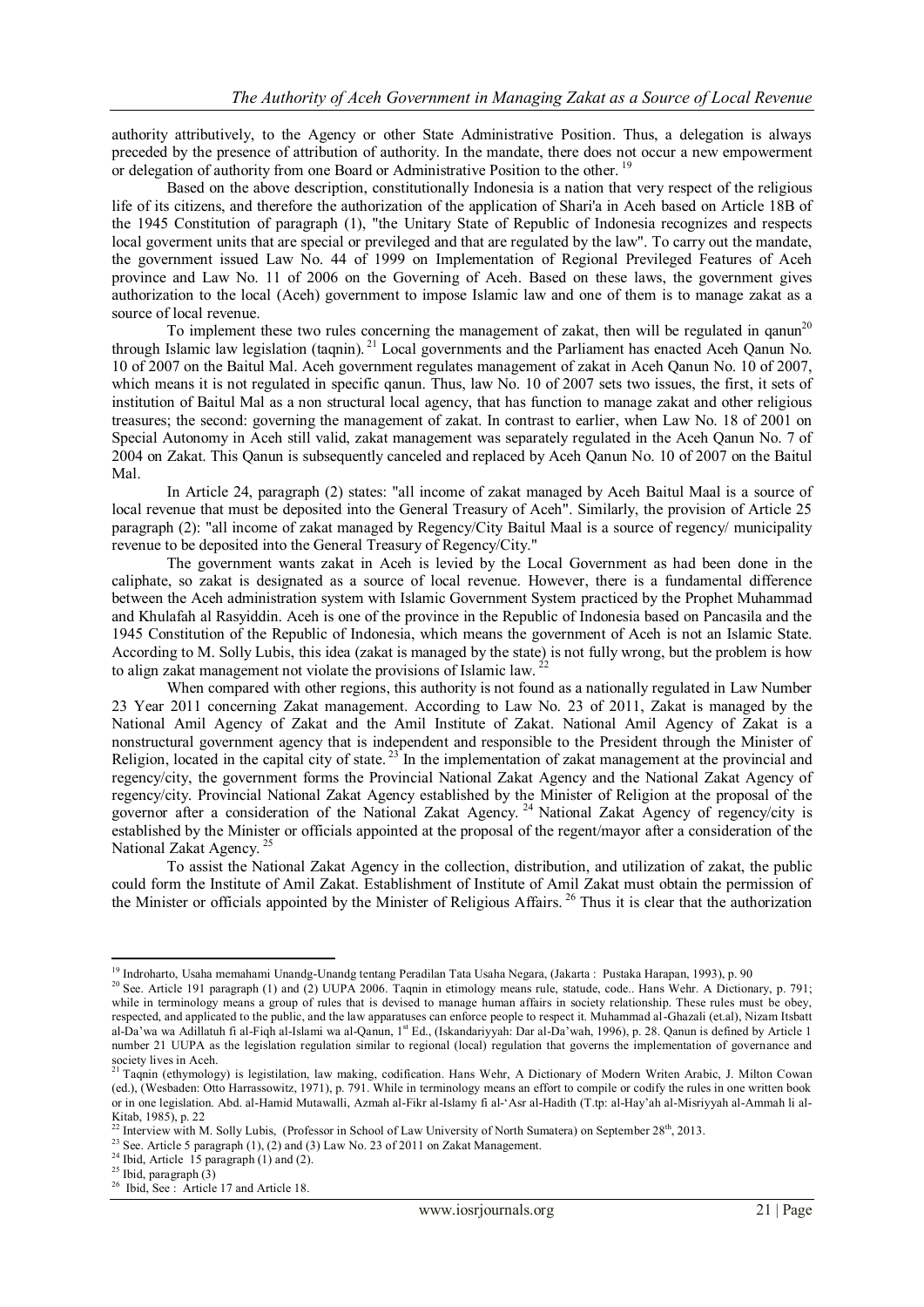of zakat management for the Government of Aceh is different from other regions or referred to Aceh as an exception (lex specialis).

Thus there are two models of zakat management. Firstly, zakat is managed by the state in a department. Secondly, zakat is managed by non-government organizations (civil society) or quasi of government with reference to the rules set by the state.  $27$  The first model, the collection and distribution of zakat set by government policy with respect to the needs of the community so that the zakat is similar tax to that performed in the secular states. This kind of zakat management system is directly, which means that Muslim citizens are obliged to pay this tax directly from their treasures, and those who do not fulfill their zakat obligation imposed sanctions.

While in the second model, the management of zakat is done by civil society voluntarily and the state is merely as a facilitator or regulator. Both models have their advantages and disadvantages. The weakness of the first model, the state is very dominant while people are not involved a lot. The second model, the community is very dominant and zakat collection was voluntary zakat so that revenues tend to be small.

From the history aspect of the Islamic government, the State directly involved in managing zakat. the Imam/Caliph easily controls the management of zakat directly.<sup>28</sup> This mechanism has been going on since the time of Prophet Muhammad to Otsmani Dynasty. At the time of the Prophet sent Muadz bin Jabal to manage zakat in Yemen and he immediately picked up the zakat of the Muslim community directly.<sup>29</sup> Muadz's role as state representative has the authority to collect zakat and distributed it to the poor as the embodiment of social justice. The authority of the state also determines the sustainability of zakat management based on the commands of the Qur'an Surah At- Tawbah [9] : 103 which reads: "Take alms of their wealth." In interpreting this verse, Kamaluddin bin Human, a Muhaqqiq from Madzhab of Hanafi said: "that of words of Allah : "take alms from their wealth...", requires taking it absolutely right by the ruler (Imam/Caliph), both property and inner possessions). <sup>30</sup>

Imam Ar Razi in interpreting Surah At-Tauba [9] : 60, he connects it with Surah At-Tauba [9] : 103. Ar Razi said: "This verse shows that to this zakat, the Imam/Caliph takes care of making and distribution and those who side with him (designated officer)".<sup>31</sup> While Al Jashash argues that the collectionf of zakat is solely the obligation (right) of an Imam/Caliph. When issued by the obligatory directly to the poor, then it is not allowed. Because the right of an Imam/Caliph always remains in collecting and distributing zakat. It should not be transferred to others.<sup>32</sup>

In addition, another verse elaborates community groups those are eligible to receive zakat as in the Surah [9]: 60, the distribution of zakat is supplied to recipients of certain groups which implementation is done by the agency or institution.

In understanding the meaning of "Amil" in Surah At Tawbah [9]: 60, there is a strong hint about the presence of officers who collect and distribute zakat. Imam Qurtubi explains the meaning of Amil, namely those are assigned by Imam/Caliph to collect zakat and as a representative of the Imam. Therefore, it is no more entitled to send these officers other than the Imam/Caliph.<sup>3</sup>

In discussing this issue, Imam Nawawi said: "Mandatory for Imam to assign an officer who took zakat. Therefore, the Prophet and the Caliphs always assigned the zakat officers. This was done because there were those among men who own property but did not know what is obligatory to him. In addition, there was also stingy persons so making it mandatory for authorities to assign someone to pick it up".<sup>34</sup>

From the description above, it is clear that the reception and distribution of zakat is the obligation of the ruler (imam; in this case is the Islamic state caliphate). It is not allowed social institutions, education, foundations or similar to it to collect and distribute zakat.

There are theological reasons underlying the direct orders of those days: first, as a religious order and the second as a distribution of property to justice. Doctrine of zakat confirms the existence of economic

**.** 

<sup>33</sup> Ibid, p. 2 <sup>34</sup> Ibid, p 2

<sup>&</sup>lt;sup>27</sup>Sigrid Faath (ed.), Islamische Stiftungen und Wohltaetige Einrichtungen mit entwicklungspolitischen Zielsetzungen in arabische Staaten (Hamburg: Deutches Orient-Institut, 2003).

<sup>28</sup> AlFitri, The Law of Zakat Management and Non-Governmental Zakat Collectors in Indonesia, " in The International Journal of Not-for-Profit Law, Vol. 8. (January, 2006), p.58.

<sup>29</sup> M. Shiddiq al-Jawi, Kejayaan Ekonomi pada Masa Khilafah Islamiyah available at www. Khilafah1924.org. in Hadith from Ibnu Abbas RA, he said: "when Rasulullah sent Muadz to Yaman, he said, "Muadz you actually going to visit a clan of the Ahl al-Kitab in Yemen. Once you have encountered them, you call them to say shahadah that there is no god but Allah and that Muhammad is the messenger of Allah. Then if they obey your invocation, tell them that God requires you to commit to pray five times a day and night, if they obey you, then tell them that God also requires zakat to them and then handed over to the poor that is around them …" (Hadith. al-Bukhari, Muslim and Nasa"i). Kuntarno Noor Aflah and Mohd Nasir Tajang (Ed.), Zakat and Peran Negara, (Jakarta: Forum Zakat, 2006), p. 6.

<sup>30</sup> Anonymus, Mari Berzakat Dengan Benar, Weekly Bulletin Al-Ihtikam, 16th Ed., (Surabaya : Lembaga Dakwah dan Kajian Strategi Al-Ihtikam, tt.), p.1

 $^{\rm 31}$  Ibid.

 $32$  Ibid.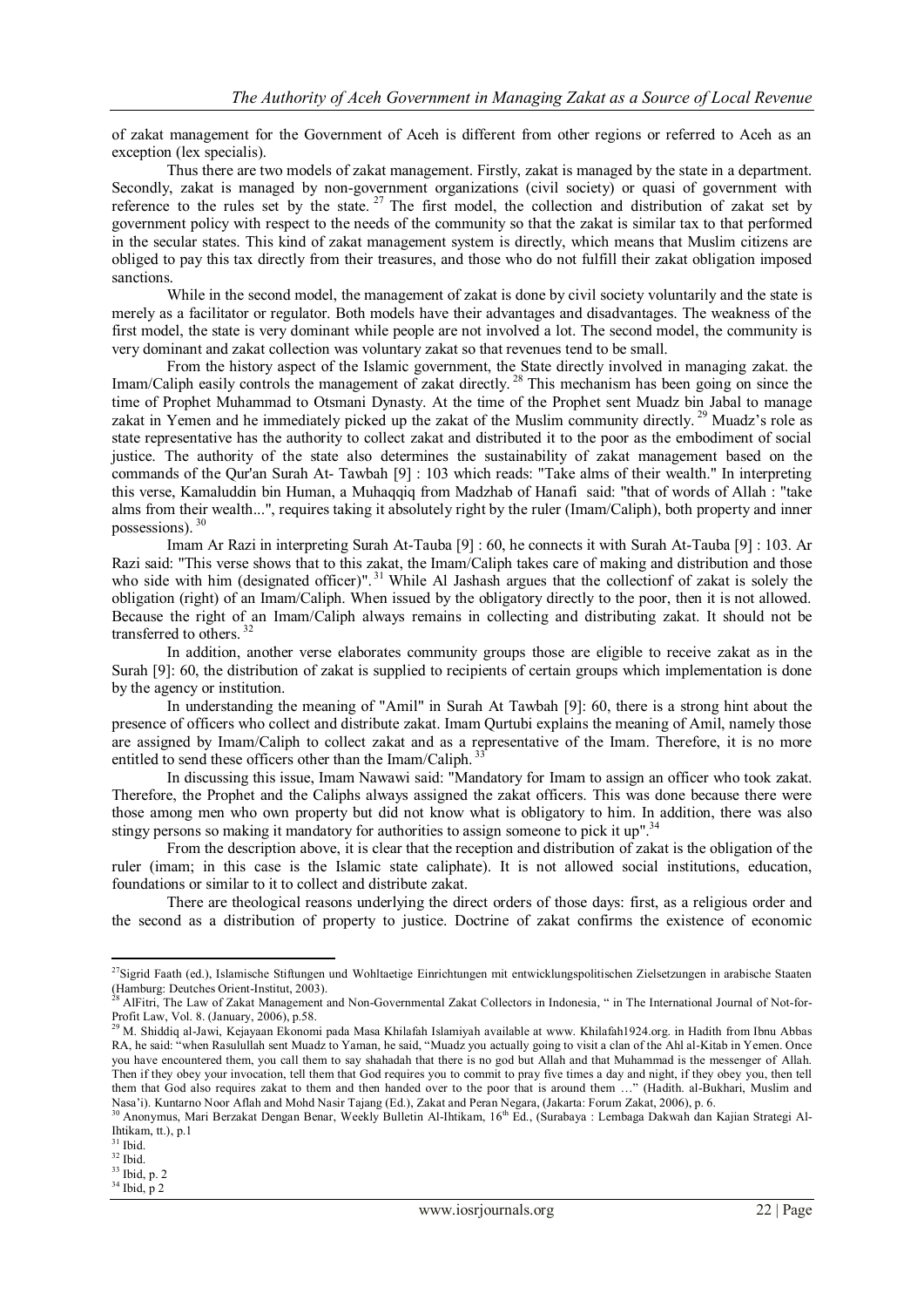interests, which provide benefits to the poor in addition to the implementation of worship. This strategic role encourages countries to get involved, because the state has authority to protect its people from monopoly and responsibles to prosperous life.

Zakat is the worship of God and the embodiment of social justice, which is interpreted as teachings of worship that having two dimensions, namely mahdhah worship and ghayr mahdhah worship. Mahdhah worship means zakat has certain standard systems such as commodities, time and a certain amount to be paid. Therefore, especially for the literalist, aspects of zakat are more focused on these elements. While in ghayr mahdhah, zakat has a social function, namely the protection of the indigent and poor. This means that zakat has a role as revenue that is collected from the capable person (muzakki) for the benefit of poor people. Here, the zakat will intersect with social, economic and political aspects.

In Saudi Arabia, for example, because the state is firmly based on the Islamic law, zakat management has been set by law since 1951.<sup>35</sup> Then the individual person is still given the opportunity to distribute their zakat themselves directly to a maximum of half of the total obligatory zakat, while the left is submitted to the Ministry of Finance. However, for companies, zakat is paid to the Ministry of Finance.<sup>36</sup>

The role of the Ministry of Finance as a state institution, in collaboration with the Ministry of Social Affairs is in charge of distributing zakat to mustahik. Zakat system, for the Saudis, is the same as the tax, because zakat is synonymous with taxes. Being non-Saudi residents, they are exposed to tax liabilities that need to be paid. For the determination of mustahik, the state has produced standards of in-depth review by the Ministry of Social Affairs and Labor. This is where the role of the state is important, particularly in view of the priority interests of muzakki.<sup>37</sup>

In contrast to Saudi Arabia, Sudan has an interesting experience, which zakat is paid voluntarily before it was enacted in 1984. Obligation of zakat in Sudan is only for those Muslims who are inside and outside the country. The collection of zakat is done under the same roof with the tax collector. At the time of distribution, the Ministry of Finance and Economic Planning has a role in the distribution of zakat in accordance with National Fatwa Council decision. The role of state is dominant and involving the community in terms of supervision. This kind of zakat management system seems ideal where there is synergy between the community and the state. In terms of countries, it has priority programs to be solved, especially in the case of poor interest with the civil society that contribute to control.

Meanwhile in Malaysia, in terms of zakat, the Malaysian government supports the collection of zakat, which is done by private. The position of the government is only a facilitator and the person in charge. In the area of administration, management of zakat in Malaysia placed in the Assembly of Islam. Council of the Islamic Coordination is in a non departmental ministry. The role and function of non-departmental minister is to make strategic agency responsible directly to the Prime Minister. The Ministry of Islamic Council makes a very innovative breakthrough that is named Zakat Levy Center and Hajj Deposit. These two institutions now become a reference for some other countries. 38

Zakat Levy Center officially opened on January 1, 1991 in Kuala Lumpur. But the ideas and concepts of Zakat Levy Center has started since May 1989. At the previous, the collection of zakat and donation are weak in Malaysia. Something that is very common due to the lack of personnel, inadequate systems and socialization of zakat that was never done. From a number of goals of Zakat Levy Center, there are two interesting matters. First, this model makes zakat payment convenient. Second, introduces the way in matters of corporate marketing and computer-based technology. Marketing tips and the position of Zakat Levy Center that is purely private, stimulate states in other parts of Malaysia to use the concept. Now, in addition to Kuala Lumpur, Zakat Levy Centers are also grown in five states, namely Melaka, Pahang, Selangor, Penang and Negeri Sembilan. The rest, ie, eight other states, they combine the functions of Baitul Maal. In Malaysia, zakat is not managed nationally (federally). The fourteen states in Malaysia, each is given the right to manage their own zakat.<sup>39</sup>

In terms of the management of this zakat, there are four policies of Malaysian government that can be recorded. First, the government approved the legal status and position of Zakat Levy Center as a company that only raises zakat funds. Second, allow the Zakat Levy Centre take 12.5% of the total zakat citation every year, to pay employee salaries and operating costs. Third, the government sets a tax deduction of zakat. And fourth, the government allocates funds to assist the Baitul Mal in eradicating poverty.<sup>40</sup>

1

<sup>&</sup>lt;sup>35</sup> Royal Court Decision No. 17/2/28/8634 onl 29/6/1370H/7/4/1951, states: "Zakat accordance with Sharia is obligated to Saudis persons and companies."

<sup>36</sup> Kuntarno Noor Aflah,Op cit., pp. 33-34.

<sup>37</sup> Ibid, p.36

<sup>&</sup>lt;sup>38</sup> Ismail Ibrahim and Elinah Abdullah, The Singapore Malay/ Muslim Community : Civic Traditions in a Multiracial and Multicultural Society in Gillian Koh and Ooi Giok Ling, et.al.,State Society Relations in Singapore, (Singapore : OxfordUniversity Press, 2000), pp. 54 –

<sup>55.</sup> <sup>39</sup> Erie Sudewo, Kebijakan Perzakatan : Kita and Negeri Tetangga, dalam Politik ZISWAF Kumpulan Esai , (Jakarta, CID and UI Press : 2008), p.172

Ibid., p. 178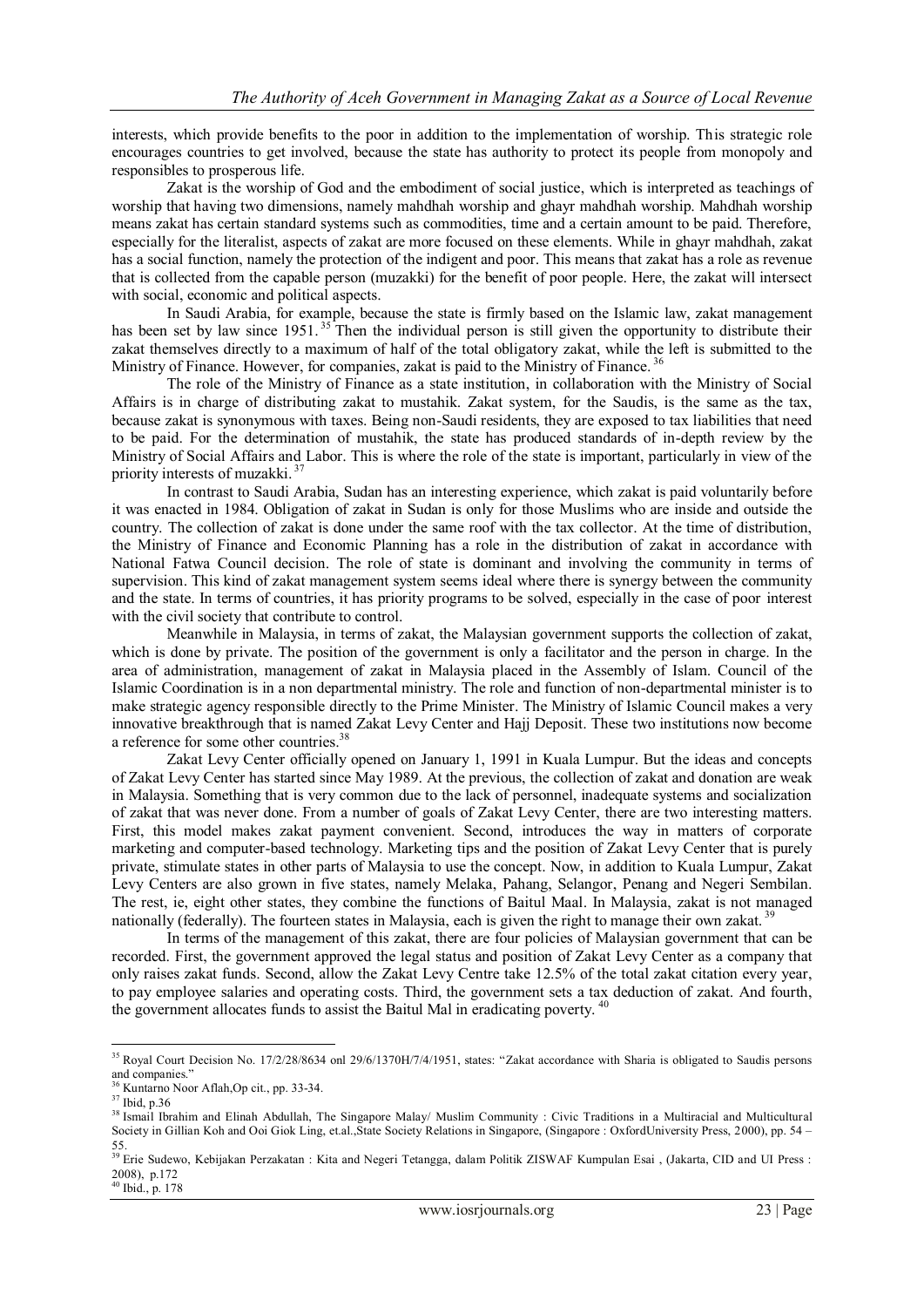Moving on from the important role of state in the management of zakat, the relations between state and non-governmental institutions are very important. Their relationship is based on formal legal rules in achieving social justice. To achieve the objectives of zakat as a social justice, the system of state relations and civil society need to be implemented explicitly within the framework of good governance.

## **2. Implications of Regulations on Zakat Management As Local Revenue in Aceh**

Enactment of zakat as a source of local revenue of Aceh and Regency/Municipality as provided for in Article 180 paragraph (1) letter d of Law Number 11 of 2006 on Governing of Aceh and Article 24 paragraph (2) Aceh Qanun No. 10 of 2007 on the Baitul Maal mentioned: "all income from zakat managed by Aceh Baitul Maal is a source of revenue of Aceh to be deposited into the General Treasury of Aceh". Similarly, the provisions of Article 25 paragraph (2): "all income from zakat managed by Baitul Maal of Regency/City is a source of revenue of the regency/municipality to be deposited into the Treasury General of Regency/City". It was originally thought to be a breakthrough, as the peculiarities of Aceh and the only one in Indonesia, but lately it causes serious problems, some pros and cons among the public.

In practice this is a dilemma, because as the revenue, zakat should be managed by the Department of Finance of Aceh, where the mechanism following the National Financial Management System.<sup>41</sup> Zakat can only be disbursed if the Budget of Aceh has been verified/agreed, but if Income and Expenditure Budget of Aceh is delayed, then zakat becomes "hostage", this is a separate issue in the rules of Islamic jurisprudence. Supposedly, if Baitul Maal defined as the zakat manager, then zakat funds in the local revenue should be regulated specifically.

According to the Regulation of the Minister of Home Affairs Number 13 of 2006 on Regional Financial Management Guidelines, Article 1 stated: "Local Finance is all the local rights and obligations within the framework of local governance areas that can be valued in money including all forms of wealth associated with the rights and obligations of that region."

Based on that definition, the basic elements of regional finance consist of:

- a. Regional rights (which can be valued in money);
- b. Regional Obligations (which can be valued in money);
- c. Wealth-related rights and obligations.

The regional rights in local finance is all rights attached to the region in accordance with the laws and regulations that are used in an attempt to fill their coffers.

Rights of the region includes, among others:

- a. Local taxing rights (Act No. 28 of 2009 on Regional Taxes and Levies).
- b. Rights to withdraw regional charges/dues (Act No. 28 of 2009 on Regional Tax and Retribution).
- c. Rights to held loans (Act No. 33 of 2004 on Financial Balance between Central and Regional Finance).
- d. Rights to acquire the balance of funds from the central government (Act No. 33 of 2004).

To the right of the Aceh region, in addition to the right of local taxes and retributions (number 1 and 2) would increase with the rights of zakat as a source of revenue. The obligation of region is also a part of the implementation of the central administration duties in accordance with state goals.

There are several implications of the enactment of zakat as local revenue:

- a. Zakat received by the Baitul Maal can not be immediately distributed to the beneficiary (mustahik), because they have to wait for the ratification of the Regional Budget of the House of Representatives of Aceh or the House of Representatives of Regency/City;
- b. Disbursement of Zakat funds should follow the pattern of financial management areas, so it must be through a mechanism Disbursement Warrant. As a result, disbursement of zakat by Baitul Maal often found by the Audit Board of the Republic of Indonesia each year, because it is not listed in the local income statement.
- c. The search of zakat can not be accessed easily, because it has to go through the bureaucracy of local finance, then the public has perception that the Baitul Maal withhold disbursement of zakat.
- d. This situation (point c) also affects the decline of public trust (muzakki) to pay zakat to the Baitul Maal.
- e. If there is a procurement of goods and services, such as dhuafa"s housing construction whose value is above Rp. 200.000.000, - (two hundred million rupiahs), it must be tendered in accordance to Presidential Regulation No. 70 of 2012 on the second Amendment of Presidential Regulation No. 54 on 2010 on Procurement of Government Goods/Services.

1

 $41$  Law No. 17 of 2003 on State Finance, ratified on March  $9<sup>th</sup>$ , 2003.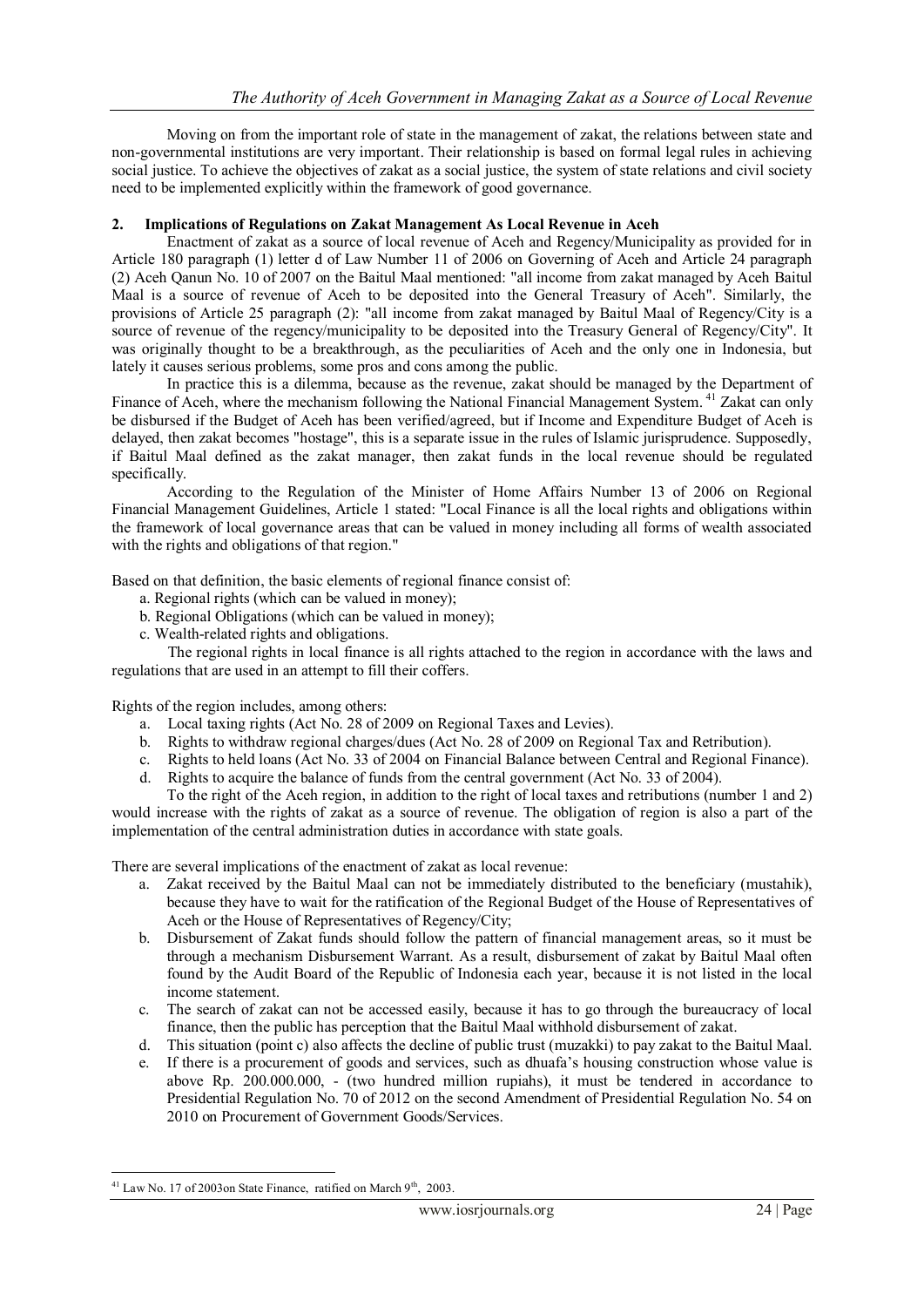f. There will be a legal mess if there is a crime of embezzlement against zakat funds that have been recorded as Revenue (into the regional finance), then what laws are applicable, whether the Act No. 20 of 2001 on the Amendment Act No. 31 of 1999 on the Eradication of Corruption or Aceh Qanun No. 10 of 2007 on the Baitul Maal.

Meanwhile, people's understanding of zakat is set up in such a way in the Qur'an and Al-Hadith to be distributed to eligible asnaf (mustahik). To avoid collisions between the two provisions, then depositing a zakat to local cash as a local revenue should be so arranged or separated by placing them in a special account, while the distribution still follows or in accordance with Sharia provision.

On one hand, the determination of zakat as the local revenue has to consider the principles of Islamic law in its management, on the other hand, it must be compatible with the existing financial rules, distribution should be subject to the rules governing the Regional Financial Management. According to the former chief of Aceh Baitul Maal, Amrullah, zakat as part of the local revenue still leaves the problem. According to him, it is potential to become a crisis of regulations.<sup>42</sup>

According to Prof. Alyasa" Abubakar, former head of the Shari'a Agency in Aceh Province:

Management of Zakat funds should be treated specially, because the money is not the regional budget in general, and there are already rules on how to distribute it. Moreover, we must know the total amount of raised zakat, how much has been distributed, and how much funds remain after distribution. If all zakat funds included in governmental budgeting mecanism, it is affraid that the funds will be mixed with other source of revenue. To bridge the gap between the management of zakat based on religious rules and the management of zakat as a source of revenue in the budget system, then the government established an institution through Aceh Baitul Maal by Aceh Qanun No. 10 of 2007 on Baitul Maal. This institution will set what zakat that can be managed by the governmental budget system and which zakat should be distributed directly to mustahik (zakat recipients). <sup>43</sup>

Aceh Baitul Maal has ever tried to solve this problem by proposing that the zakat in Aceh Regional Revenue treated as a special issue. This proposal was ever presented in the discussion of Qanun draft of Baitul Maal. However, the House of Representatives of Aceh rejected it. The reason is that as Act No. 11 of 2006 only mentions the local income/revenue, not special local income/revenue.

Similarly, Governor Regulation No. 60 of 2008 on Mechanism of Zakat Management also refused to include zakat as a special source revenue. Therefore, Qanun No. 10 of 2007 on the Baitul Maal did not mention zakat as a Special source revenue. <sup>44</sup>

According to the former chief Baitul Aceh, Amrullah: Inclusion of zakat as a source of revenue in various statutory provisions with all legal consequences attached, particularly the regional financial regulations, is contrary to the essence of zakat that has been defined in the Qur'an.<sup>45</sup>

Then even if the provision of zakat implementation as Regional Revenue has been set in a number of Governor of Aceh regulations, but not all regency/city have make regulations on zakat implementationa. This means that the regency/city still need to be equipped with regulation at regency/city level, so it does not give rise to conflicts of complexity in accounting zakat as local revenues, does not result in a negative public perception, and not also reduce independency of Baitul Maal as amil agency and does not violate Islamic law on zakat. In fact, the practice of zakat as local revenue has not gone into effect yet on all 23 Baitul Maal of Regency/City. This occurs due to incomplete regulations in the form of Regent/Mayor Regulations and there are still some Baitul Maals at Regency/City level hesitant to implement it.

For Regency/City,  $4\overline{6}$  central government also stipulates Regulation of the Minister of Home Affairs Number 37 of 2009. Yet for some Regencys/Cities, they have not already have derivatives regulation, so that those who have had no derivatives rules could not implement the Regulation of the Minister of the Home Affairs.

When compared with the provisions of Law No. 23 of 2011 concerning Zakat and Law No. 32 of 2004 on Regional Government and national regulations on financial management (especially on the original income/revenue), the determination of zakat as one of the sources of local income is only in Aceh. It is not only set the management of zakat, but also set other religious treasures in specific way. In contrast to the Law No. 23 of 2011 concerning zakat, zakat provision is not found as part of revenue source. Similar to the governing body that manage zakat and other religious treasures, the other regions/provinces outside Aceh are not managed by

<sup>1</sup> <sup>42</sup> Article on Baitul Maal Aceh, October 2011.

 $43$  Harian Serambi Indonesia, Zakat merupakan PAD Khusus, Published on March  $10<sup>th</sup>$ , 2014.

 $44$  Ibid.

 $45$  Ibid.

<sup>46</sup> Since 1999, Aceh has grown for more regencys, up to 5 cities and 18 regencys. Available at [http://id.wikipedia.org/wiki/Aceh,](http://id.wikipedia.org/wiki/Aceh) accessed on August  $10^{th}$ , 2013.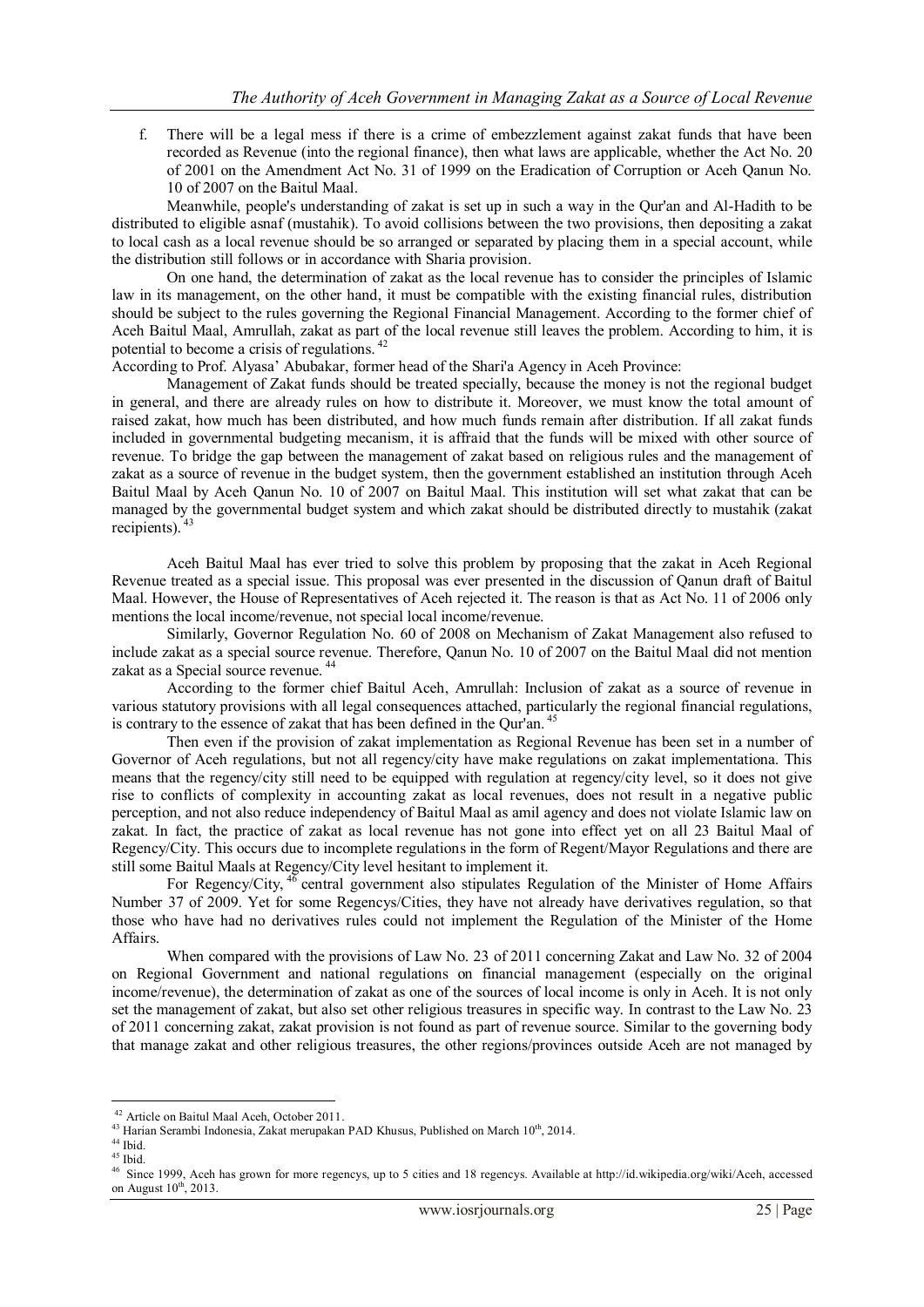the Baitul Maal but the National Board of Zakat and the Board of Waqf of Indonesia. Aceh is very different from the other regions.

Similarly to what is stipulated in Law No. 32 of 2004 on Regional Government, does not mention the right of the region to collect zakat, this right can be seen in the provisions of Article 180 paragraph (1) of Law No. 11 of 2006 on the Governing of Aceh, because zakat is one of the original income source then consequently zakat is part of the financial areas that must be managed and must be accounted for in accordance with the accounting principles of the financial management area.

According to Aidit Ghazali, in the modern Islamic state there are four sources of state revenue: (1) funds of Baitul Maal; (2) revenues from natural resources of society; (3) taxes; and (4) loans. <sup>47</sup> Baitul Mal funds derived from sources of special wealth, which is zakat, and general sources of wealth that is fa'i, ushr, taxes, ghanimah, and other sources, which are not owned by individuals and submitted to the Baitul Maal.<sup>48</sup>

Shaykh Taqiyyuddin An Nabhani, in his book An Nizam Al Iqtishadi fi al Islam (1990), has explained the sources of income for Baitul Maal and its management rules. He says that the main sources to Baitul Maal are: fai', ghanimah/Anfal, kharaj, jizya, income of public property, income from the property of the state, usyuur, khums of Rikaz, mines, and zakat. 49

However, Zakat is placed on a special cash in Baitul Maal, and only given to the eight ashnaf (groups) that have been mentioned in the Qur'an. Not in the slightest from the Zakat should be given to other than the eight ashnaf, either for state affairs, or the affairs of the people.

Imam (Caliph) might give the zakat based on the opinion and ijtihad to anyone from among the eight ashnaf. Imam (Caliph) is also entitled to give such property to one or more ashnaf, or share them all.

Based on the above description, the ulamas (scholars) and umara (leaders) in Aceh needs to devise regulations that specifically govern the management of zakat. It is started from collection to distribution procedures, without conflicting with religious rules, because the zakat is religious obligation, which is collected over a certain amount of special wealth, and distributed to anyone in particular, in a certain time. However, there is currently no specific mechanism in distributing zakat that confirms Islamic law but does not violate state law.

For that, the government needs to regulate in a form of qanun (local regulations) on zakat and its management, as the Aceh Qanun on Baitul Mal, does not govern the distribution of zakat. This regulation is important, for differing which is the government-run zakat and which is Baitul Maal-run zakat. State might regulate, but should not eliminate the role of communities in managing zakat. This is proven by the Constitutional Court Decision No. 86/PUU-X/2012, the test of Article 18 of Law Number 23 of 2011 concerning Zakat, whereas the content of the decision gives more space for the community and reduces the monopoly of the government in managing zakat funds.

#### **V. Conclusion**

In accordance with the discussion that was submitted in the foregoing chapter, it can be concluded regarding the authority of the Government of Aceh in managing Zakat as a source of local revenue, as follows:

- 1. The authorization of the Government of Aceh in managing zakat as Regional Revenue from the perspective of administrative law has a strong legal standing. It is the attribution of authority based on the 1945 Constitution of the Republic of Indonesia and Law Number 11 of 2006 on the Governing of Aceh. Nevertheless, the authority is not in line with Islamic law provisions contained in the Qur"an, hadith and the opinion of Islamic scholars, as well as that practiced in the time of the Prophet and the Caliph who collect and manage the zakat in the capacity as a ruler. In addition, Indonesia is not an Islamic state, despite the majority leaders of Indonesia are muslims, so the centralization regulation of zakat by the state (the government of Aceh) can not be done automatically.
- 2. Establishment of Zakat as Regional Revenue is not in line with the essence of zakat as a religious order, so that giving rise to a variety of legal implications that need to look for a solution that does not infringe either of the legal aspects of regional finance (state) and Islamic law. Even if the zakat would be applied as a source of local revenue, it must be regulater as a special source of local revenue, and its management should be specifically in order to reach the goals and objectives of the zakat.

<sup>&</sup>lt;sup>47</sup> Aidit Ghazali, Development An Islamic Pespective. (Kuala Lumpur, Pelanduk Publications : 1990), pp. 95 – 96.

 $48$  Ghazali, ibid., pp.  $47 - 48$ .

<sup>&</sup>lt;sup>49</sup> M. Shddiq al Jawi, Baitul Mal Tinjauan Historis and Konsep Idealnya, available at [http://khilafah1924.org.](http://khilafah1924.org/) Accessed on December  $10<sup>th</sup>$ , 2013.